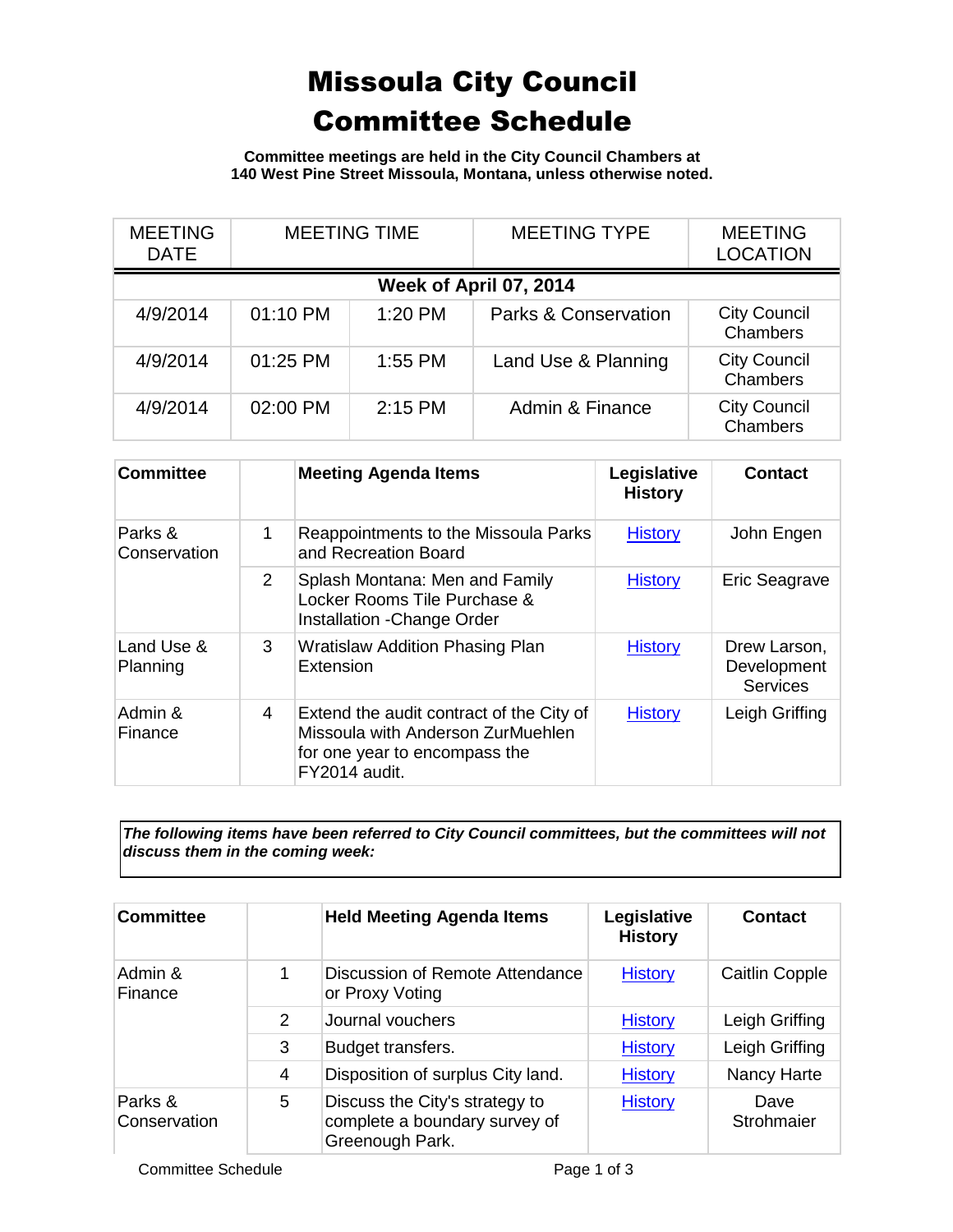## Missoula City Council Committee Schedule

**Committee meetings are held in the City Council Chambers at 140 West Pine Street Missoula, Montana, unless otherwise noted.**

|                         | 6              | Agreement for lighting the<br>Madison St. Pedestrian Bridge                                                                                                                                                   | <b>History</b> | Donna Gaukler               |
|-------------------------|----------------|---------------------------------------------------------------------------------------------------------------------------------------------------------------------------------------------------------------|----------------|-----------------------------|
|                         | $\overline{7}$ | Dogs In City Cemetery                                                                                                                                                                                         | <b>History</b> | <b>Ed Childers</b>          |
| Comm. of the<br>Whole   | 8              | Propose the City Council be a<br>member unit of the Missoula<br>Chamber of Commerce.                                                                                                                          | <b>History</b> | <b>Caitlin Copple</b>       |
|                         | 9              | Every Voice Engaged--A<br>Municipal Gaming Tool to engage<br>the public in budget prioritization                                                                                                              | <b>History</b> | <b>Caitlin Copple</b>       |
|                         | 10             | <b>Updates from Council</b><br>representatives on the Health<br>Board, Community Forum,<br><b>Transportation Policy</b><br>Coordinating Committee, other<br>boards and commissions as<br>necessary. (Ongoing) | <b>History</b> | <b>Marilyn Marler</b>       |
|                         | 11             | Update from Missoula Economic<br>Partnership President/CEO<br>James Grunke                                                                                                                                    | <b>History</b> | <b>Marilyn Marler</b>       |
|                         | 12             | Bi-annual meeting with the<br><b>Chamber of Commerce</b>                                                                                                                                                      | <b>History</b> | <b>Marilyn Marler</b>       |
|                         | 13             | Conference updates and<br>information sharing                                                                                                                                                                 | <b>History</b> | <b>Marilyn Marler</b>       |
| Land Use &<br>Planning  | 14             | Annexation, (see separate list at<br>City Clerk's Office for pending<br>annexations) (Ongoing in<br>committee)                                                                                                | <b>History</b> | Marty Rehbein               |
|                         | 15             | Discussion of City planning issues<br>with members of the Planning<br>Board.                                                                                                                                  | <b>History</b> | <b>Bob Jaffe</b>            |
| Pub. Safety &<br>Health | 16             | Health Department update.                                                                                                                                                                                     | <b>History</b> | <b>Ellen Leahy</b>          |
|                         | 17             | Fire Department update.                                                                                                                                                                                       | <b>History</b> | Jason Diehl                 |
|                         | 18             | Discussion of sexual assault<br>prevention campaign and<br>consideration of unfunded crime<br>victim advocate urban outreach<br>position.                                                                     | <b>History</b> | <b>Caitlin Copple</b>       |
|                         | 19             | Safety aspects of management of<br>the urban deer population in the<br>city of Missoula.                                                                                                                      | <b>History</b> | Dick Haines,<br>Jon Wilkins |
|                         | 20             | Discussion with Crime Victim<br>Advocate Office.                                                                                                                                                              | <b>History</b> | Jon Wilkins                 |